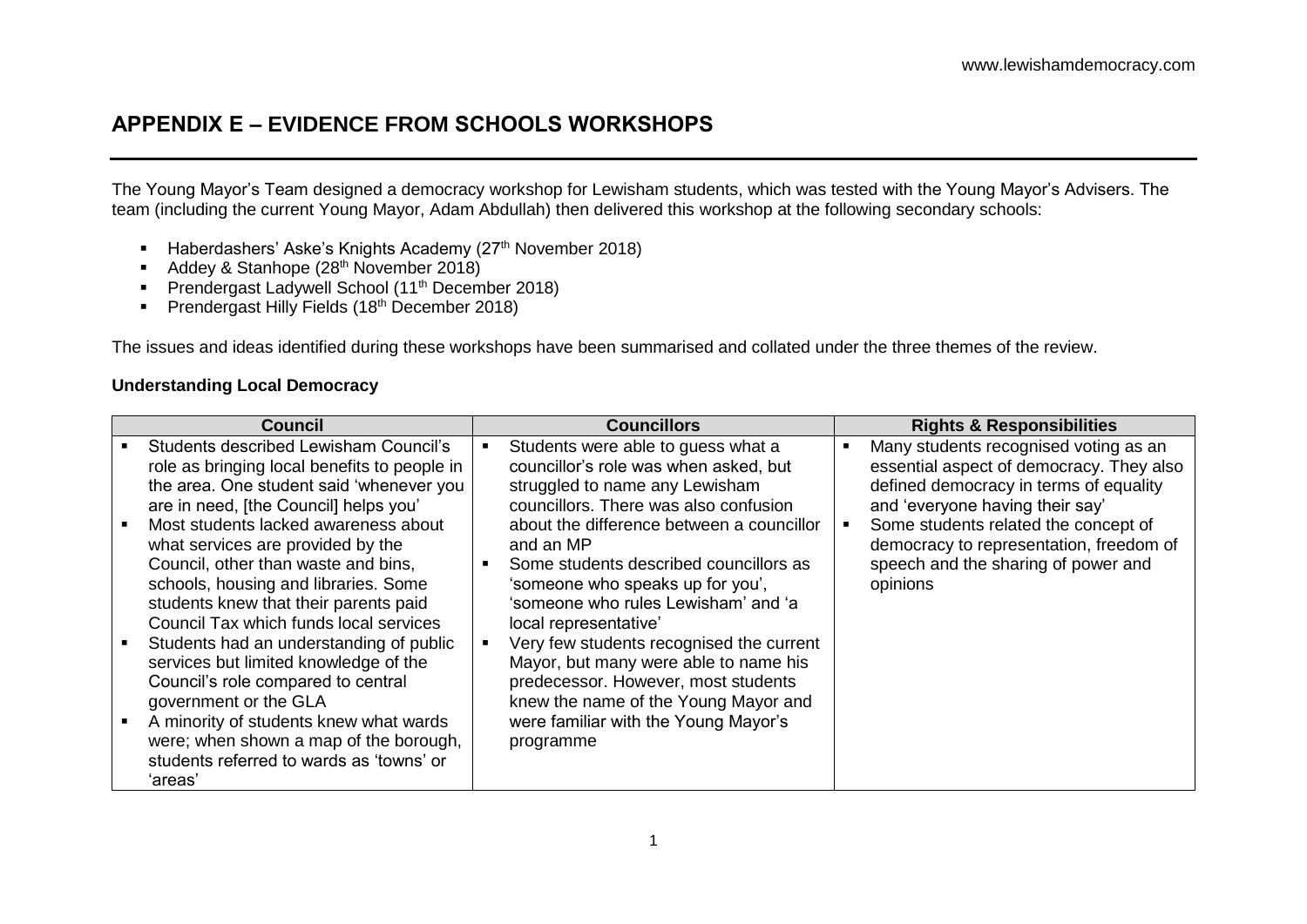# **Theme 1 – Openness & Transparency**

| <b>Issues</b>                                                       | <b>Ideas</b> |
|---------------------------------------------------------------------|--------------|
| Nearly all students knew that the Council had a website, but very   |              |
| few students had ever accessed it                                   |              |
| Students suggested they would use a search engine to find out       |              |
| information about the Council, go to the Town Hall or use a library |              |
| After learning about the role of the councillor, many students said |              |
| they would write to their councillor to access information          |              |

### **Theme 2 – Public Involvement in Decision-Making**

| <b>Issues</b>                                                                                                                                                                                                                                                  |   | <b>Ideas</b>                                                                                                                                                                                                                                                                                                                                                 |
|----------------------------------------------------------------------------------------------------------------------------------------------------------------------------------------------------------------------------------------------------------------|---|--------------------------------------------------------------------------------------------------------------------------------------------------------------------------------------------------------------------------------------------------------------------------------------------------------------------------------------------------------------|
| Students were aware of the issues facing the borough and<br>demonstrated an interest in making changes within Lewisham,<br>offering suggestions about how to improve youth crime,<br>homelessness, housing, transport and the environment                      | ٠ | Many students wanted to the right to vote at aged 16 and some<br>went as far to suggest that all secondary school students should<br>be able to vote<br>A number of students suggested that councillors and officers                                                                                                                                         |
| Students were largely unaware of the many ways to participate in<br>decision-making. Many suggested contacting a councillor, the<br>Mayor or the Young Mayor if they wanted to be involved in<br>decision making. Some students said they would go to the Town |   | should run talks and workshops in schools in order to give young<br>people an opportunity to understand, discuss and offer feedback<br>on Council policies<br>More generally, many students wanted adults to ask young                                                                                                                                       |
| Hall or talk to teachers, police and community groups<br>None of the students said they would fill in a consultation, get<br>involved with their Local Assembly, go to a councillor's surgery or<br>attend Full Council/committee meetings                     |   | people about what matters to them. Some students suggested<br>ways for the Council to do this: an improved online presence and<br>use of social media, more surveys (online and in places young<br>people spend time) and better publicity about the different ways<br>young people can have their say<br>Students also wanted more contact with their local |
|                                                                                                                                                                                                                                                                |   | representatives to debate policy and ensure their views were<br>heard. Some suggested there should be more opportunities for<br>young people to do work experience or internships at the Council<br>in order to increase their understanding of and involvement in<br>local democracy                                                                        |